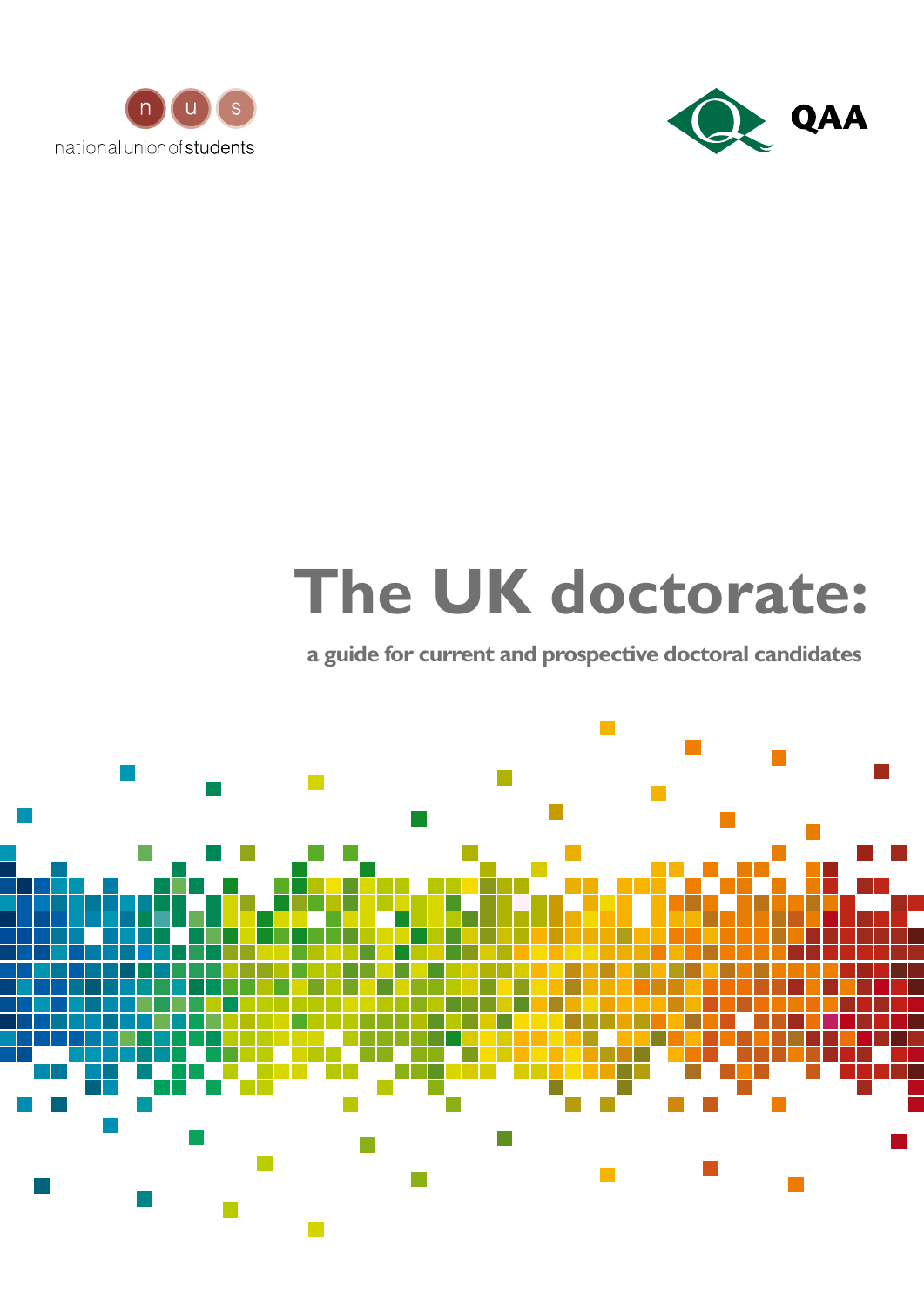## **Contents**

| What is the purpose of this guide?                                                       | Ш                 |
|------------------------------------------------------------------------------------------|-------------------|
| The UK doctoral qualification                                                            | 3                 |
| What is a doctoral degree?                                                               | 3                 |
| What is the difference between a doctorate and other types of HE qualification?          | 4                 |
| Why are there different doctoral qualifications?                                         | 4                 |
| Are there national standards for the management of UK doctoral degrees?                  | 4                 |
| <b>Routes into doctoral study</b>                                                        | 6                 |
| How do I apply to do a doctorate?                                                        | 6                 |
| What are the entry requirements for doctoral degrees?                                    | 6                 |
| Can I study part-time or as a distance learner?                                          | $\overline{7}$    |
| Can I get academic credit for undertaking a doctorate?                                   | $\overline{7}$    |
| Can I switch institution? If so, will the research I have already be done be recognised? | $\overline{7}$    |
| What difference does it make if I am an international candidate?                         | 7                 |
| <b>Funding and finance</b>                                                               | 9                 |
| How much will the doctorate cost?                                                        | 9                 |
| Will I be able to access funding for the doctorate?                                      | 9                 |
| Will I be able to undertake part-time work as a full-time doctoral candidate?            | 9                 |
| What happens if I don't complete my degree within the time that I have funding?          | $\overline{10}$   |
| The doctoral experience                                                                  | п                 |
| What is the role of my supervisor(s)?                                                    | Ħ                 |
| How do I learn how to do research?                                                       | Ш                 |
| Is the doctorate just about doing research?                                              | $12 \,$           |
| How will my progress be monitored?                                                       | $12 \overline{ }$ |
| How is the doctorate assessed?                                                           | 12                |
| How long is a doctoral thesis?                                                           | 13                |
| How am I represented at my institution?                                                  | 3                 |
| <b>Questions to consider</b>                                                             | 15                |
| Sources of help and information                                                          | $\overline{6}$    |
| <b>Books</b>                                                                             | 16                |
| Online resources                                                                         | $\overline{17}$   |
| Other resources                                                                          | 17                |
| <b>Acknowledgements</b>                                                                  | 8                 |
|                                                                                          |                   |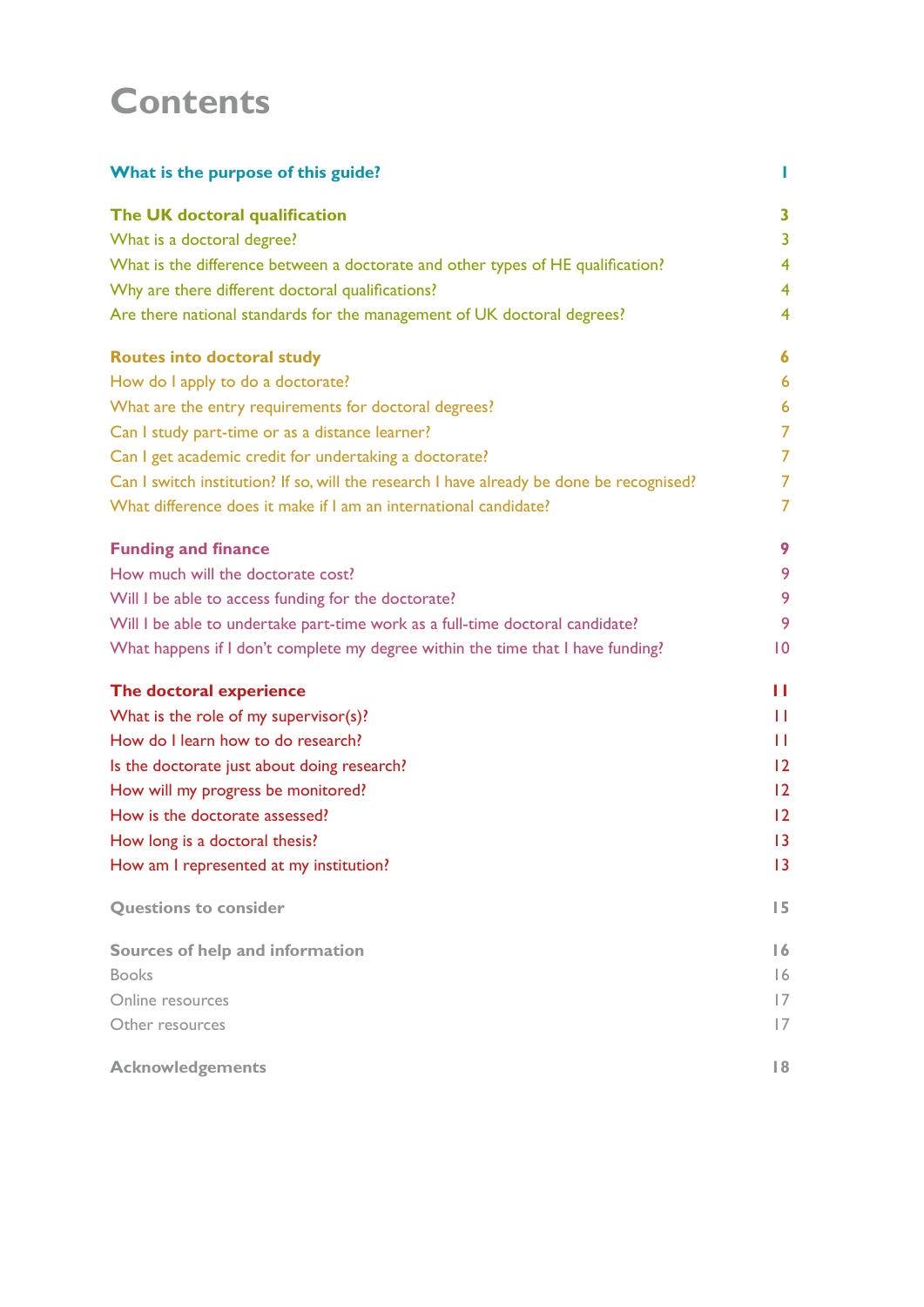# **The UK doctorate:**

**a guide for current and prospective doctoral candidates**

# **What is the purpose of this guide?**

This guide to the UK doctorate is intended to be helpful to prospective and current **doctoral candidates** who are studying for, or thinking about studying for, a doctorate (doctoral degree) in the United Kingdom. It gives information about the guidance and regulation that provides the framework for doctoral degrees. It is a companion to the publication *Doctoral degree characteristics*: www.qaa.ac.uk/AssuringStandardsAndQuality/Qualifications/doctoral/Pages/default.aspx.

#### **Doctoral candidates**

Throughout this guide we refer to those registered on a UK doctoral programme as 'doctoral candidates' rather than doctoral students. The consensus is that this is the most suitable term to use, even though in some institutions a distinction is made between 'student' and 'candidate' depending on whether the individual has successfully completed some kind of transfer of status stage. Some institutions may use different terms, for example, 'researcher' to describe an individual undertaking a research degree.

You may find the doctoral degree characteristics document useful if you wish to know more detail about the different types of UK doctoral awards, including the history and development of the different doctoral awards in the UK. This shorter guide may help to inform your decision if you are thinking about whether or not to undertake a doctorate. It may also suggest topics to consider or seek further information about if you are a current doctoral candidate.

Talking with students demonstrated how important doctoral candidates thought it was to take a proactive approach in seeking out information. Part of the doctoral experience is about how concepts evolve through research or how the practice of research translates into a contribution to knowledge. Doctoral candidates gained a deeper understanding of this as they progressed along their doctoral journey and developed as researchers. Doctoral candidates reported that taking the initiative to seek out information about their studies helped in this process and was almost always a useful experience. This guide is designed to contribute to that.

Sources of information that doctoral candidates said that they had used to inform their decisions during various stages of their study included:

- supervisors and other academic staff
- librarians, and other university staff
- professional and subject discipline websites
- professional peers and senior colleagues
- books on doctoral study
- other current and prospective doctoral candidates.

Gaining insight into the research topic they wished to study, into research practice, and into the experience of being a doctoral candidate in a specific institution, subject discipline or professional context were also thought to be important. This guide is unlikely to be able to answer all your questions. Indeed many of the answers to your queries will be institutional/subject specific or personal to you. However, this guide may help both prospective and registered doctoral candidates to decide what further questions they might want to pursue.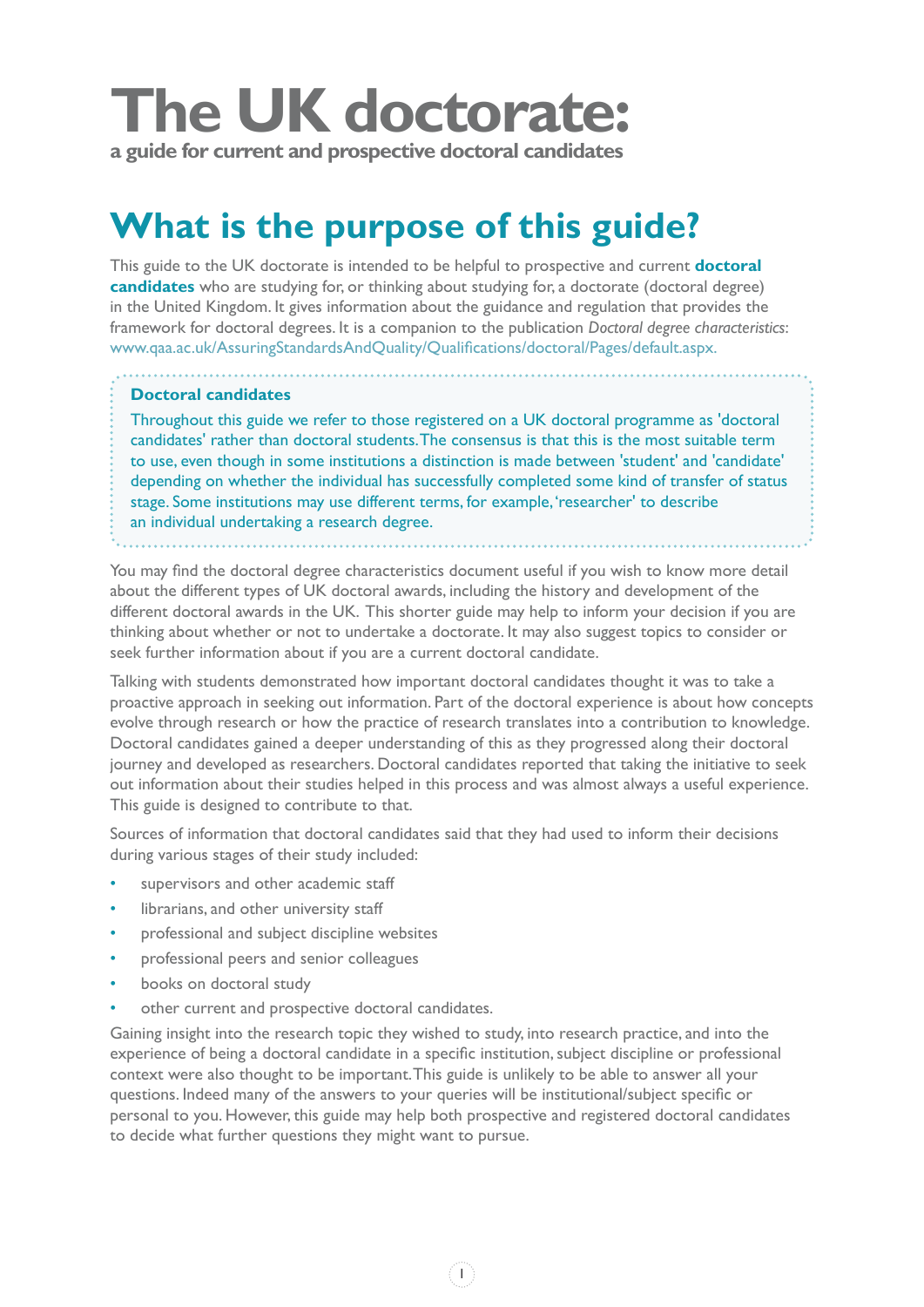To help you with finding more information we have asked experienced supervisors and other advisors (through the UK Council for Graduate Education, www.ukcge.ac.uk) to recommend useful sources of help. These are listed at the end of this guide. It is not a definitive list; if you have found something particularly helpful and it is not included please do tell us about it.

The Quality Assurance Agency for Higher Education (QAA) and the National Union of Students (NUS; www.nus.org.uk) have created this guide in recognition of the differently structured UK degrees that have developed to accommodate the needs of a diverse student population. The questions in this guide were informed by extensive consultation with current and prospective doctoral candidates and with student representatives. We are grateful for their help with this work. Particular thanks are due to Dr Debbie McVitty at NUS.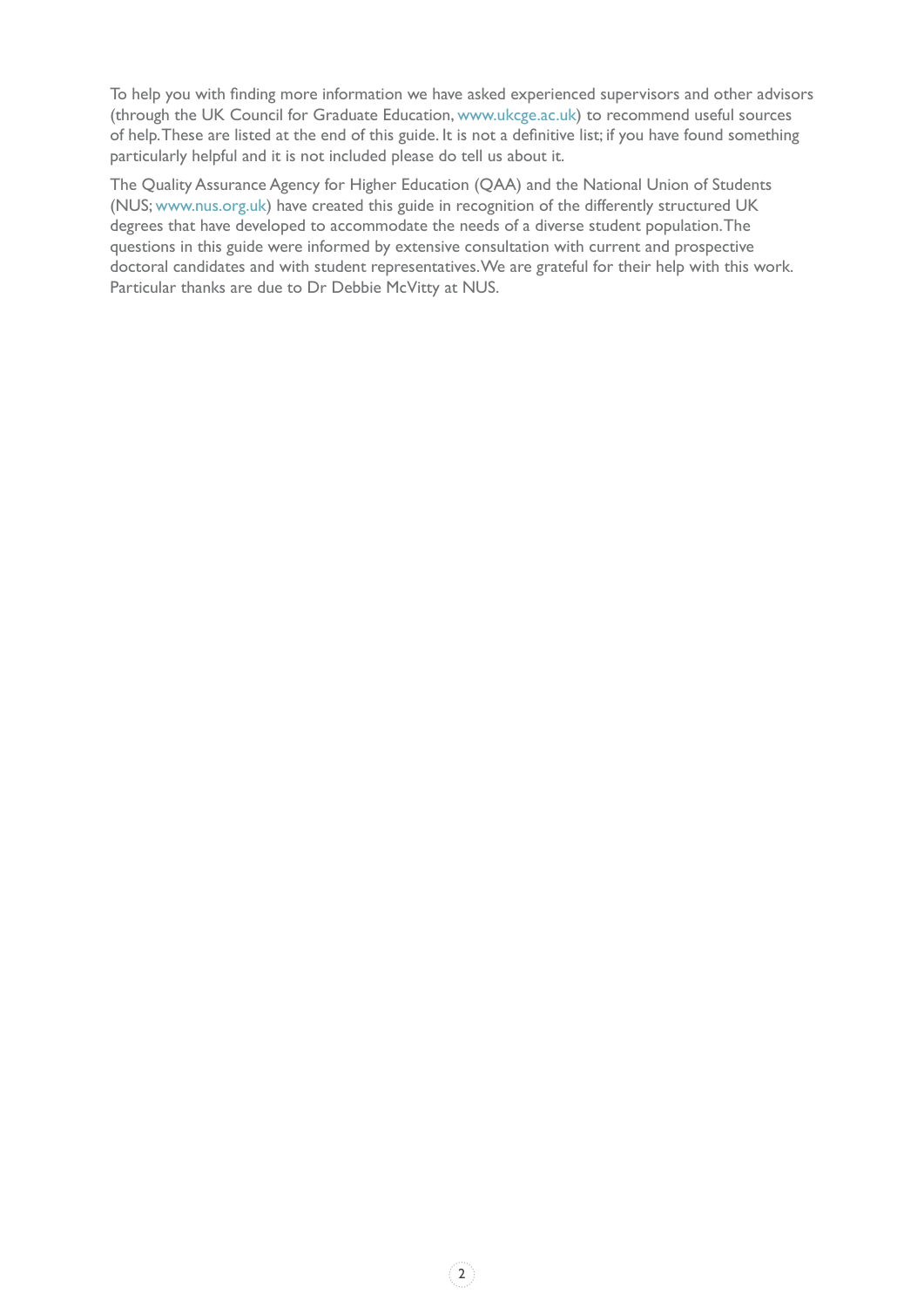# **The UK doctoral qualification**

### **What is a doctoral degree?**

A doctoral degree is the highest academic qualification that an institution can award following an agreed programme of study. Registration periods for a UK doctorate are typically four years full-time or six to eight years part-time. A candidate is examined on the basis of a thesis, portfolio, artefact(s), clinical practice or other output which must demonstrate the research question, critically evaluate the extent to which it has been addressed, and make an **original contribution to knowledge**. In the UK a doctoral qualification is awarded by reaching or exceeding the required level of achievement.

#### **Original contribution to knowledge**

Doctoral degrees are awarded to students who have demonstrated:

- the creation and interpretation of new knowledge, through original research or other advanced scholarship, of a quality to satisfy peer review, extend the forefront of the discipline, and merit publication
- a systematic acquisition and understanding of a substantial body of knowledge that is at the forefront of an academic discipline or area of professional practice
- the general ability to conceptualise, design and implement a project for the generation of new knowledge, applications or understanding at the forefront of the discipline, and to adjust the project design in the light of unforeseen problems
- a detailed understanding of applicable techniques for research and advanced academic enquiry.

The registration period indicates a common understanding that typically a research project takes this period to complete; less and it is unlikely to reach doctoral standard, except in exceptional circumstances; much longer and it is likely to be unnecessarily grand in scope or complexity for the award of the doctoral degree.

The primary responsibility for academic standards and quality in UK higher education rests with autonomous higher education providers (universities) and research institutes. Many have the power to award their own degrees. However, they do so within the context of a **national framework** that underpins higher education.

#### **National framework**

A framework is a published formal structure for establishing the comparative levels of different types of qualification. UK national frameworks reflect the importance of situating UK doctorates in a wider European or international context, particularly the Salzburg principles and the Framework for Qualifications of the European Higher Education Area (EHEA), which contains the original 'Dublin descriptors' frequently referenced by UK institutions.

Doctoral qualification descriptors are included in *The framework for higher education qualifications in England, Wales and Northern Ireland* (QAA, 2008) and *The framework for higher education qualifications in Scotland* (QAA, 2001), part of the Scottish Credit and Qualifications Framework (SCQF), both of which are maintained by QAA. These frameworks provide qualification descriptors that summarise the research-specific and personal attributes agreed by the higher education sector as a minimum level of achievement for any doctoral graduate. One of the purposes of having such descriptors is to achieve equivalence of academic standards across doctoral awards by summarising the key attributes expected of a doctoral graduate. Integration of the attributes relevant to the doctoral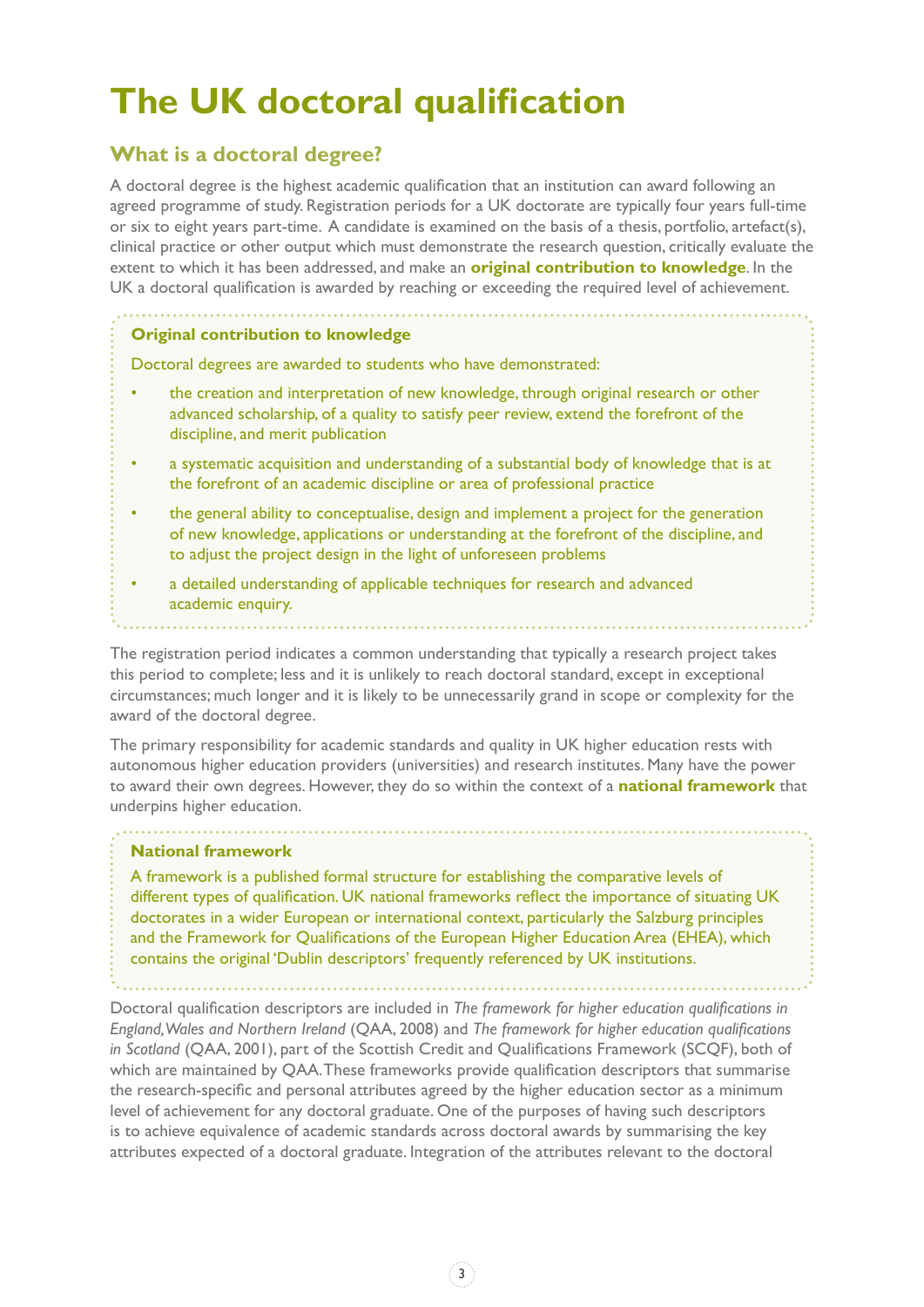level with those required of more experienced researchers has recently been established in the Vitae **Researcher Development Framework (RDF)**.

#### **Researcher Development Framework**

The Vitae Researcher Development Framework has been developed to guide researchers in their professional development. It enables researchers to set aspirational goals to become a successful researcher during their doctorate and beyond. It was developed through interviews with successful researchers in a range of disciplines. It encourages doctoral candidates to identify their strengths and prioritise their professional development. It enables them 'to consider skills and experiences that will enhance their career prospects and articulate their knowledge, behaviours and attributes to employers' (www.vitae.ac.uk/rdfresearchers).

### **What is the difference between a doctorate and other types of HE qualification?**

The experience of undertaking a doctorate varies for every candidate; however, doctoral candidates all share the experience of creating knowledge through the practice of independent research and scholarship. This creation of new knowledge or of applying existing knowledge in a new way is not expected in the same way at undergraduate or taught postgraduate level. Doctoral candidates operate at a level of independence and self-direction that would not be expected of an undergraduate or taught postgraduate student.

Doctoral candidates learn about research - the means by which knowledge is created and extended - through undertaking independent research, under the guidance of one or more supervisors, and normally within a wider institutional, professional or subject-based research community.

Holders of a doctoral qualification would be expected to be able to continue to undertake pure and/or applied research and development at an advanced level contributing substantially to the development of new techniques, ideas or approaches. They would also be able to make informed judgements on complex issues in specialist fields, often in the absence of complete data, and be able to communicate their ideas and conclusions clearly and effectively to specialist and non-specialist audiences.

#### **Why are there different doctoral qualifications?**

Doctoral degrees fulfil a wide range of purposes. Whereas originally the purpose of acquiring a doctoral degree might have been seen solely as a way of gaining entry to the academic profession this is now just one of the many options available to doctoral graduates. To accommodate this diversity different doctoral qualifications have evolved. Doctoral qualifications awarded in the UK include the PhD, the professional doctorate, the practice-based doctorate and the doctorate by publication. You can find out more about differences between doctoral degrees in the publication *Doctoral degree characteristics* [available at: www.qaa.ac.uk/AssuringStandardsAndQuality/Qualifications/doctoral/Pages/](http://www.qaa.ac.uk/AssuringStandardsAndQuality/Qualifications/doctoral/Pages/default.aspx) default.aspx.

All doctoral degrees prepare the candidate to make a contribution to knowledge through original and independent research. However, the context in which doctoral candidates undertake their research may vary between the different qualifications available, as well as the way the programme is structured. Doctoral candidates come from diverse backgrounds, with different aspirations and requirements in the way they study. It is important that, if you are thinking of entering doctoral research, you explore the different types of doctoral qualifications available and consider which of these will best suit your needs. Undertaking doctoral research is a highly individual experience.

### **Are there national standards for the management of UK doctoral degrees?**

Institutions that offer research degree programmes need to align with the QAA *Code of practice for the assurance of academic quality and standards in higher education,* in particular *Section 1: Postgraduate*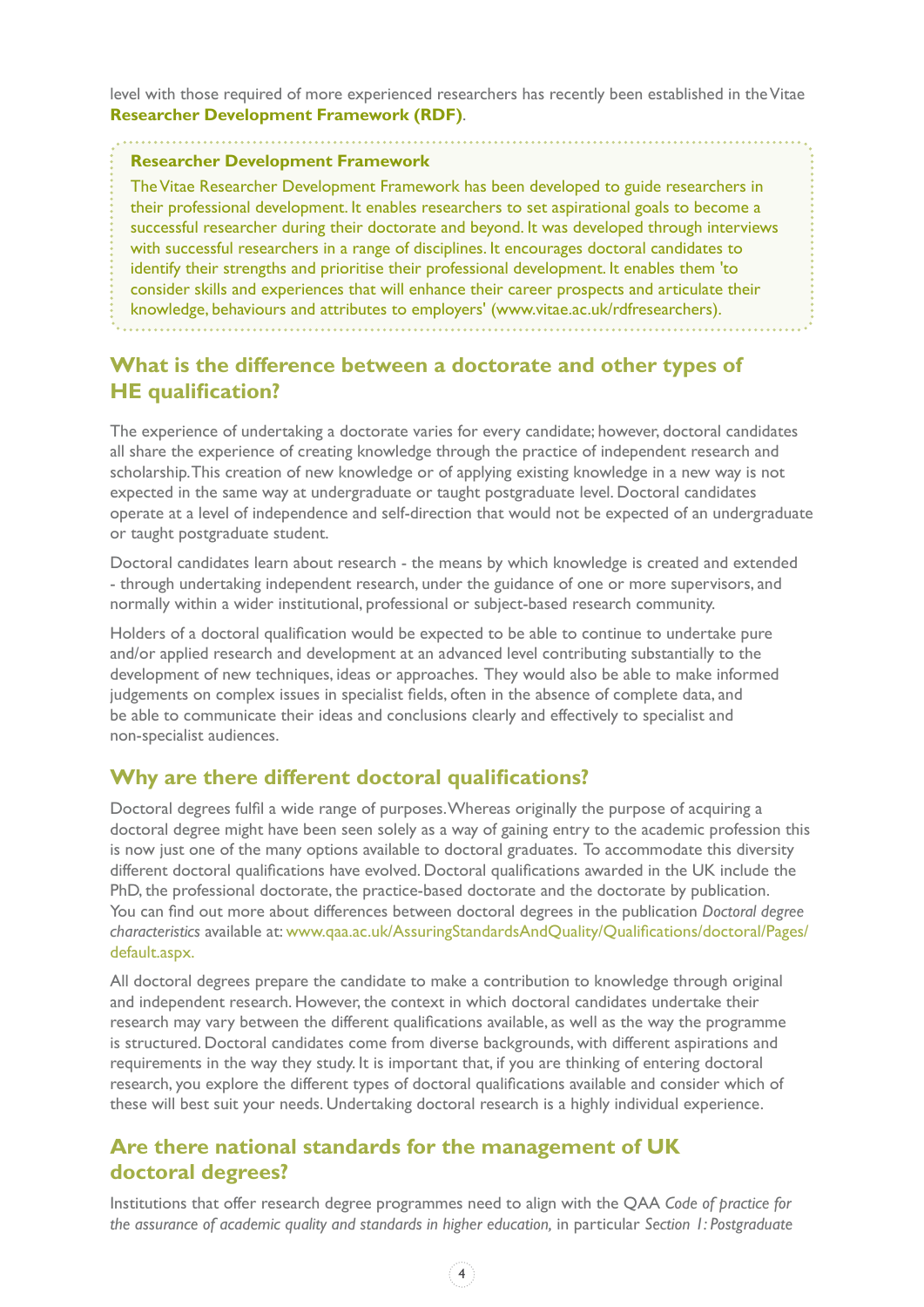*research programmes* (www.qaa.ac.uk/Publications/InformationAndGuidance/Pages/Code-of-practicesection-1.aspx). This section of the *Code of practice* covers the following areas:

- the need for institutional frameworks, policies and regulations on postgraduate research programmes that students and staff can access
- the need for a high-quality research environment to support postgraduate research
- clear, accessible and transparent admissions procedures
- clear communication of the entitlements and responsibilities of postgraduate research students
- induction and the provision of information to students
- appointment of supervisors and management of supervision processes
- formal and informal review and monitoring of student progress
- provision of opportunities for personal and professional development
- clear, robust and fair assessment procedures
- management of complaints and appeals.

The management and mode of delivery of the doctoral programme will vary depending on the qualification and the subject of study. A number of institutions have **graduate schools** or **doctoral schools** or may be linked to a **centre for doctoral training**. These help to give structure to the doctoral programmes, enable more coherent research skills training and provide support for postgraduates.

Information about the regulations for specific programmes will be provided by individual institutions. Usually more information about where to find these can be found in an institution's 'handbook for research degrees' or in a similar publication that may be available on its website.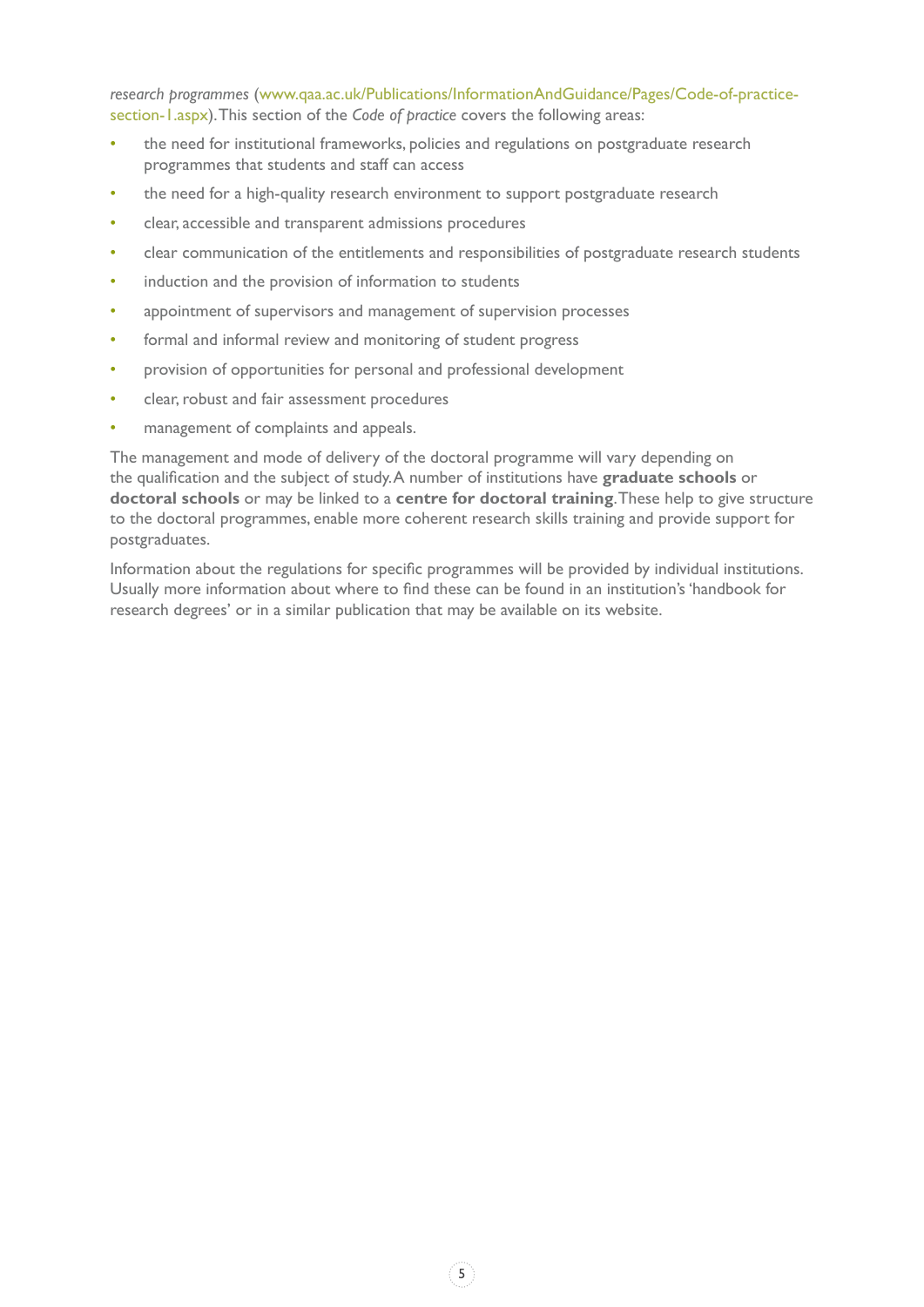# **Routes into doctoral study**

### **How do I apply to do a doctorate?**

There is no national application scheme for doctoral degrees. Normally, prospective doctoral candidates apply directly to the institution(s) of their choice. Every institution sets its own requirements for entry and application, which may differ somewhat across subjects, and these are clearly published (for example on institutional websites). Some institutions accept doctoral applications all year round, while others have application deadlines linked to specific start dates, typically October, January and April.

Candidates often have to find their own fees and maintenance funding, and demonstrate evidence of adequate funding before taking up their place. However, some institutions can award doctoral funding. In particular, some subjects may have a bursary or finance system integrated within the application process; if this is the case specific deadlines usually apply.

Some institutions will advertise for a doctoral candidate to be attached to a specific project or to undertake relatively specific research within that project. Doctoral studentships of this kind are likely to have fees and maintenance funding attached. Criteria for application will be described in the advertisement for any such studentship.

If you do not intend to apply for a specific studentship you may need to find out if the institution you wish to apply to can offer doctoral supervision in the particular area in which you wish to undertake your research. Institution staff research profiles are often available on institutions' websites.

Applicants for doctoral study may be asked to supply any or all of the following in support of their application:

- a research project outline or statement of intent
- evidence of ability to be able to undertake independent research
- degree transcripts
- academic or professional references
- writing samples or a portfolio of creative work.

Interviews for admission to doctoral programmes are commonplace. Individual institutions will make clear what is required for their own application process. You may be required to upload the relevant documentation in support of your application via an online application process.

#### **What are the entry requirements for doctoral degrees?**

Individual institutions specify entry requirements for their doctoral degrees. Increasingly, doctoral candidates possess a **master's degree** but in some subjects it is usual to begin a doctoral programme with a bachelor's degree or, in some circumstances, its professional equivalent.

#### **Master's degree**

There is variation in the types of master's qualifications offered in the UK, but, like doctoral qualifications, master's programmes align with the national frameworks. For more information on master's degrees see the QAA publication *Master's degree characteristics*

(www.qaa.ac.uk/Publications/InformationAndGuidance/Pages/Masters-degree-characteristics.aspx).

Some institutions offer a combined master's and doctoral award (sometimes known as the '1+3' model) that enables a candidate to undertake a master's degree and, subsequent to satisfactory progress, enter directly into doctoral research at the same institution.

It is not always necessary to hold an undergraduate degree in the same subject as that applied for at doctoral level and, although a minimum standard for admittance to doctoral study will be required, there may also be some flexibility depending on a candidate's experience, background and preparedness for doctoral research. Prospective doctoral candidates need to check with individual institutions about the specific requirements at the institution at which they wish to study.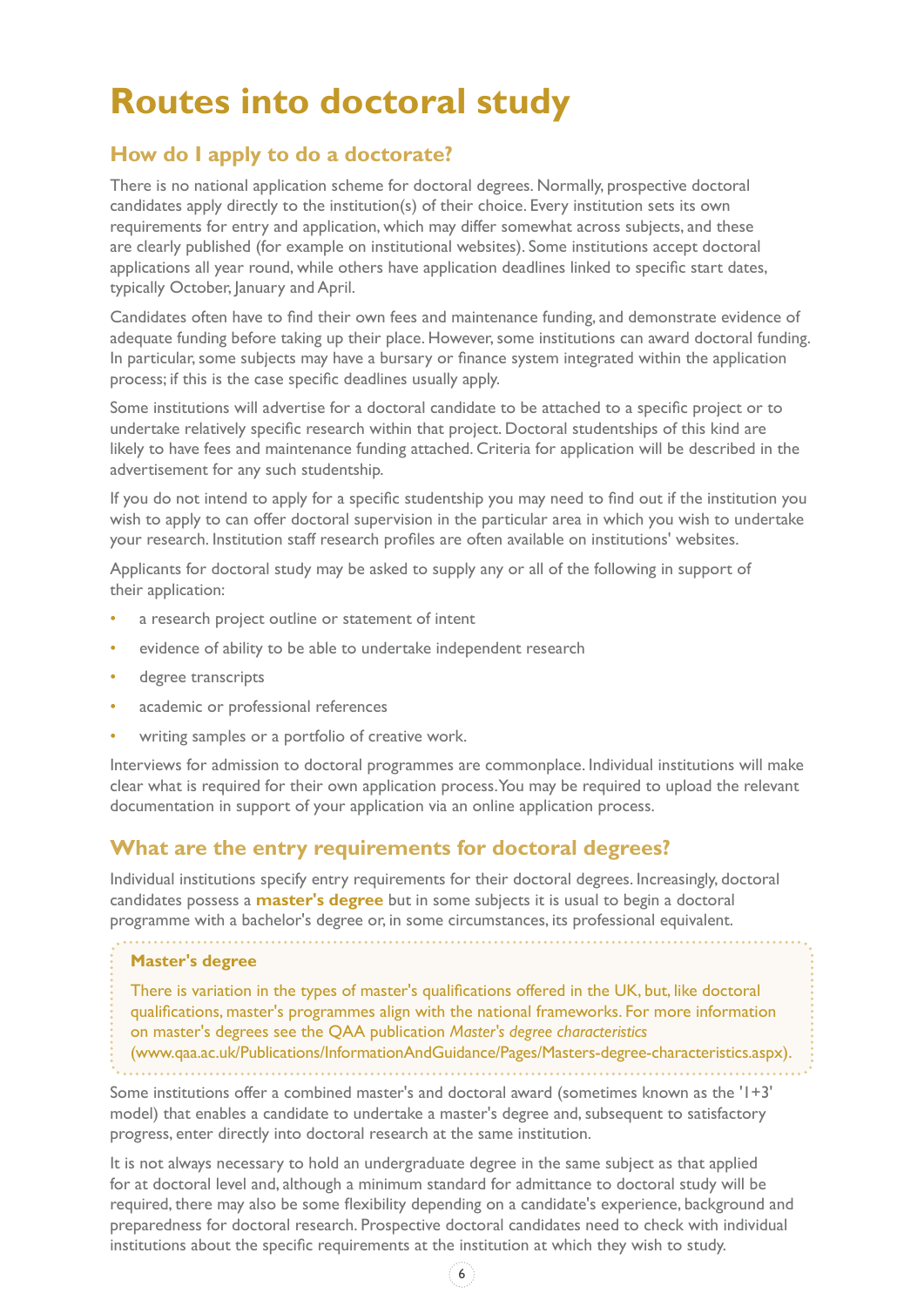#### **Can I study part-time or as a distance learner?**

Different modes of study are possible for different doctoral programmes. It will depend on the institution, intended subject of study and the qualification for which you are registered. You will need to explore whether part-time or distance learning is possible at your preferred institution(s), and how these modes of study affect the form your doctoral programme will take. You may need to look into a number of programmes before you find one that suits your specific needs.

It is important that, as a part-time or distance learner, you are still able to engage with a wider research community by some means, as this is a crucial part of learning how to be effective in research. Different institutions have different ways of supporting this. Vitae has developed resources for part-time doctoral candidates: www.vitae.ac.uk/policy-practice/74571/Part-time-researcher.html.

#### **Can I get academic credit for undertaking a doctorate?**

It is unusual for doctoral degrees to carry **academic credit**, due to the nature of the qualification and its basis in original research. It may be possible in some cases to gain credit for elements of doctoral work, such as assessed research skills training. This will vary by institution.

#### **Academic credit**

Academic credit is a means of quantifying and recognising learning, and is awarded when you meet a specific set of learning outcomes. Among other things, academic credit enables institutions within the UK or the wider world to recognise how far a candidate has progressed through a qualification. Credit is not normally assigned to doctoral degrees because of the diverse and individual nature or research projects. Further information about academic credit can be found at: www.qaa.ac.uk/AssuringStandardsAndQuality/Qualifications/Pages/ Academic-Credit.aspx.

If a doctoral candidate cannot complete the programme of doctoral study or does not reach the minimum required level of achievement, it might be possible to be awarded a lower-level qualification, such as a postgraduate certificate or diploma. Any credit that has been awarded to candidates for successful completion of assessed elements of research training may contribute to this. Details about any such awards will be detailed in individual institutions' regulations.

#### **Can I switch institution? If so, will the research I have already be done be recognised?**

Sometimes circumstances may change: a doctoral supervisor may move institution and a doctoral candidate may wish to follow, or for other reasons a candidate may wish to change the institution at which he/she is registered. Transfers between institutions and recognition of research already undertaken are possible but subject to negotiation and agreement between the candidate, his or her supervisor(s), the institution at which he/she is registered and the institution to which he/she wishes to move.

Institutions may have generic rules and policies governing transfers, but most likely these requests will be evaluated on a case-by-case basis. Permission for transfer of intellectual property might be required.

#### **What difference does it make if I am an international candidate?**

The UK welcomes applicants to doctoral programmes from all over the globe, and most institutions can offer a truly international research environment. International applicants need to be sponsored by an approved education provider. A list of approved providers is available on the UKBA website. It is an applicant's responsibility to meet the requirements of the Point Based System Tier 4 visa requirements, details of which are at http://www.ukba.homeoffice.gov.uk/visas-immigration/studying/.

 $7<sup>7</sup>$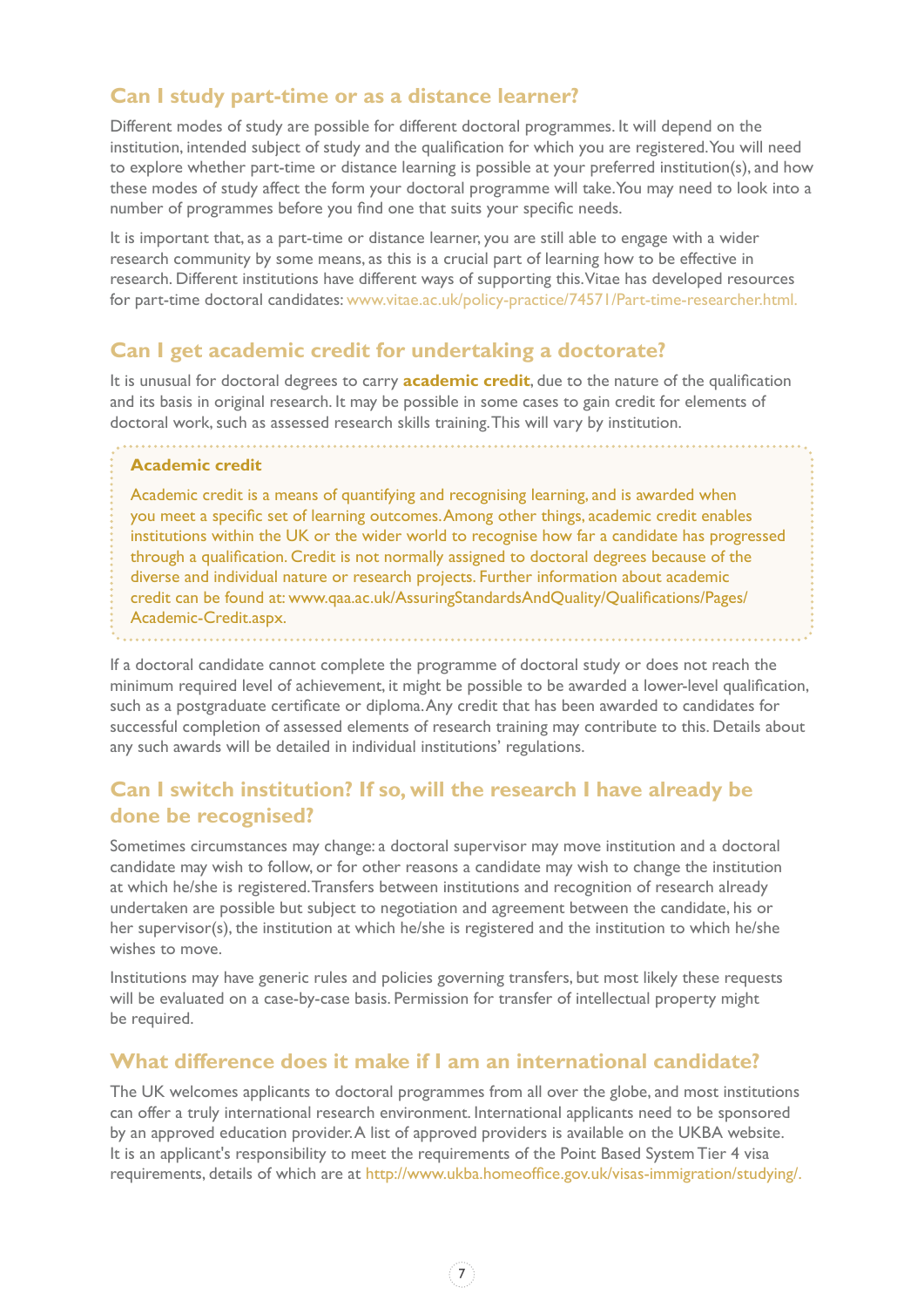The visa process can take some time, so it is advisable to apply as early as possible. Applicants will need to have a Confirmation of Acceptance for Studies (CAS) for the doctoral programme from their chosen institution and meet requirements for English language and funding. Individual institutions will specify in the information they provide for applicants to doctoral study whether they have any English language requirements additional to the visa requirements. Some provide English language learning support for candidates once they have registered.

The UK Council for International Student Affairs (www.ukcisa.org.uk) has a wealth of useful information for current and prospective international students and doctoral candidates studying in the UK. Many institutions have an International Office, which can offer advice about living and studying at that institution.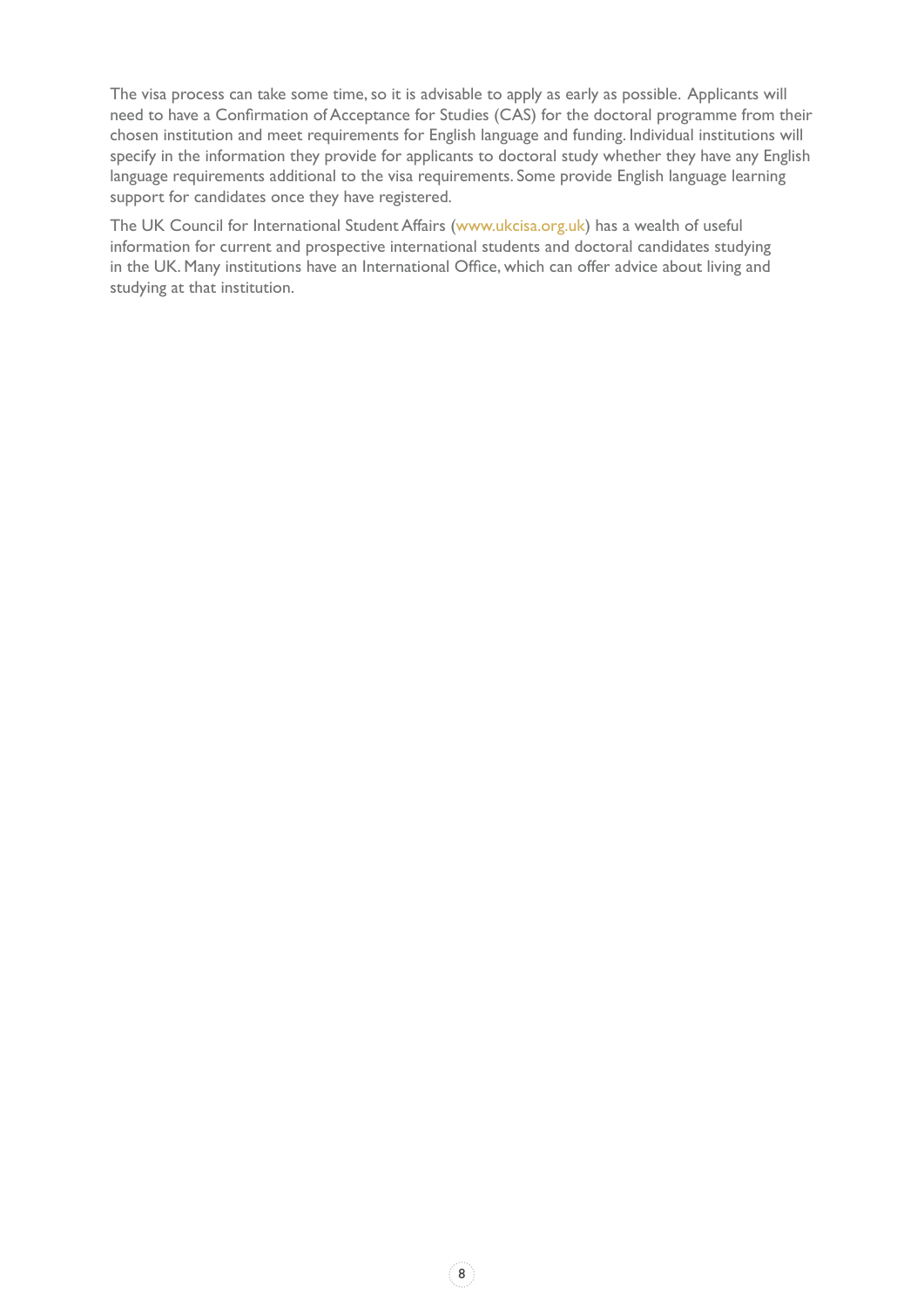# **Funding and finance**

### **How much will the doctorate cost?**

The fees charged for various programmes of doctoral study are variable, but are usually clearly published on institutional websites. International candidates can in most cases expect to pay more than candidates not domiciled in the UK or in other EU member states. Some institutions will levy further fees, such as lab bench fees, beyond the basic tuition fee. For a specific programme at a particular institution you would have to ask whether these additional fees would apply and how much they might be.

Doctoral candidates will also need to pay for maintenance as well as fees, and this will vary in different parts of the UK depending on the cost of living. Individual institutions will be able to advise you in more detail.

### **Will I be able to access funding for the doctorate?**

Availability of funding for doctoral study depends on subject discipline, institution, and nationality/ residency. You should check eligibility criteria for any advertised funding source or studentship. Many doctoral candidates do find sponsorship of some kind or another, but others have to pay for everything themselves.

The most common sources of doctoral funding in the UK are as follows.

- **Research council funding** (usually obtained through institutions). Details can be found on institutional websites or the website of the relevant research council for the subject discipline.
- **Institution funding**. Institutions may have full studentship, fee waiver, and bursary or scholarship schemes, usually allocated via an open application process. Details should be available on individual institutions' websites.
- **Charitable or private funding**. Details about organisations and trusts that offer doctoral funding may be harder to come by, unless the funding organisation is a large and well-known one such as the Wellcome Trust or the Leverhulme Trust. Academics or practitioners in the discipline or profession may have specific advice.
- **Collaborative funding arrangements**. In some cases doctoral studentships are offered in partnership between an institution or research organisation and an external body, for example an industrial company. Details of such arrangements are likely to be provided in particular studentship advertisements.
- **Employer**. Some employers will co-fund employees to undertake doctoral study, either as part of an organisation-wide staff development policy or on an ad-hoc basis.
- **Self-funding**. Self-funding is more common in some disciplines than others. Self-funded doctoral candidates may fund their study through private loans, savings or paid employment.

### **Will I be able to undertake part-time work as a full-time doctoral candidate?**

Doctoral research is highly demanding and may leave limited time or energy to pursue part-time work. However, it is not unusual for doctoral candidates to undertake part-time work, especially academic-related work such as teaching, for professional development purposes, or out of financial necessity. Some disciplines (sciences) expect their students to become laboratory assistants while others have specific teaching assistant posts linked to doctoral studentships.

Specific criteria attached to research studentships may limit the number of hours per week a full-time doctoral candidate is permitted to work. Six hours per week is often the maximum in these cases, but you would need to check individual institutional regulations and/or the relevant funding organisation. It is not possible to work full-time while registered as a full-time doctoral candidate.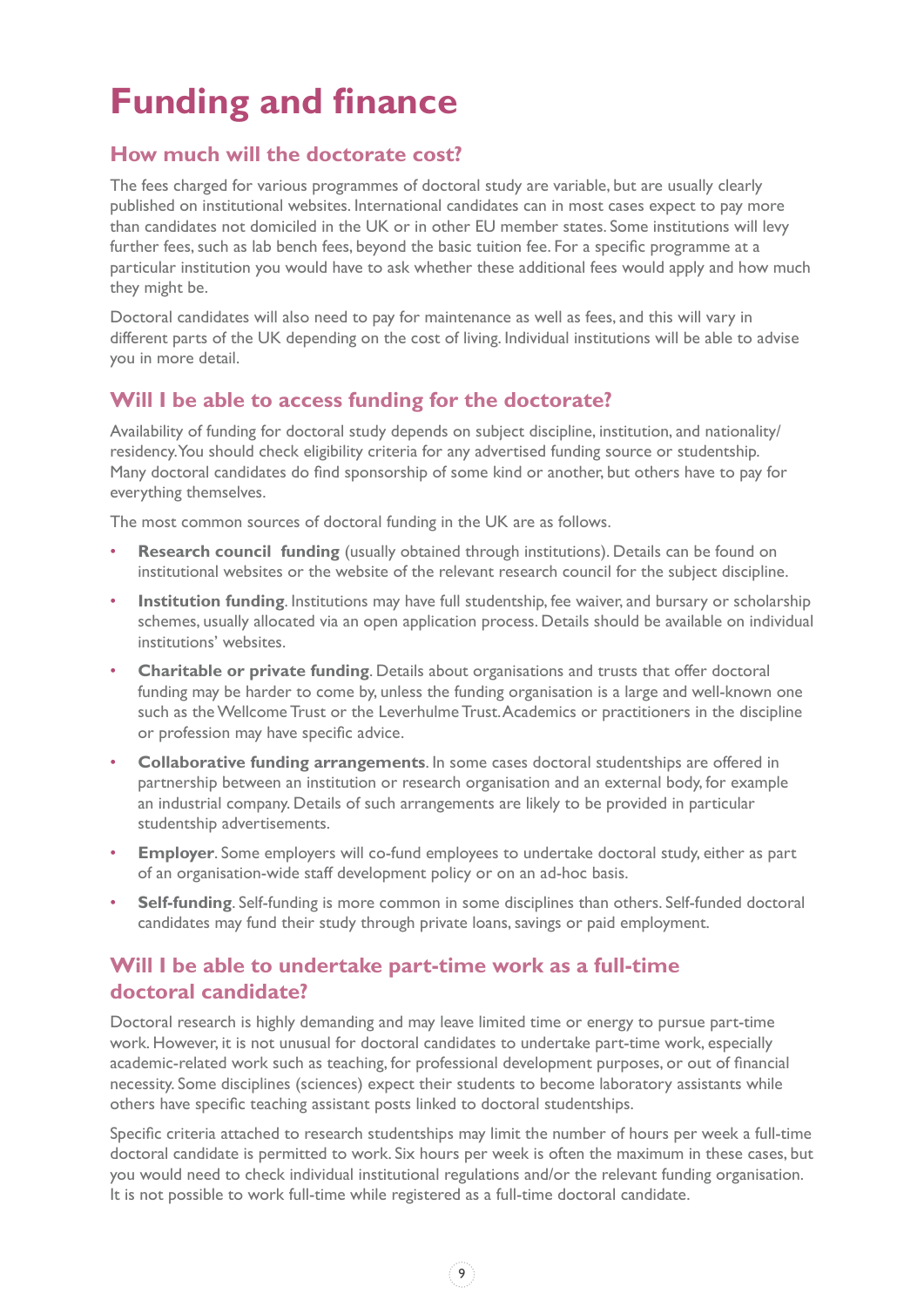### **What happens if I don't complete my degree within the time that I have funding?**

In the ideal scenario, doctoral candidates complete their research within the period of funding. However, you may hear reference to **the 'writing-up' period**, typically referring to the final few months of the doctoral process; for some candidates this may extend beyond the period of funding.

#### **The 'writing-up' period**

'Writing-up period' is to some extent a false concept, as doctoral candidates can expect to produce written work throughout their doctoral degree. However, there is often a particularly intense period of writing towards the end of the process once the majority of the research is complete.

If this is the case, funding bodies are highly unlikely to extend funds to cover the remaining time, and funded doctoral candidates should be aware that they could find themselves without financial support in the final stages of their doctoral programme. Some sources of funding do, however, include provision for a limited amount of funding to cover an additional period. You would need to check the detail of your own funding arrangements.

Institutional practice can vary in applying fee charges and in allowing access to institutional resources during any additional periods of registration.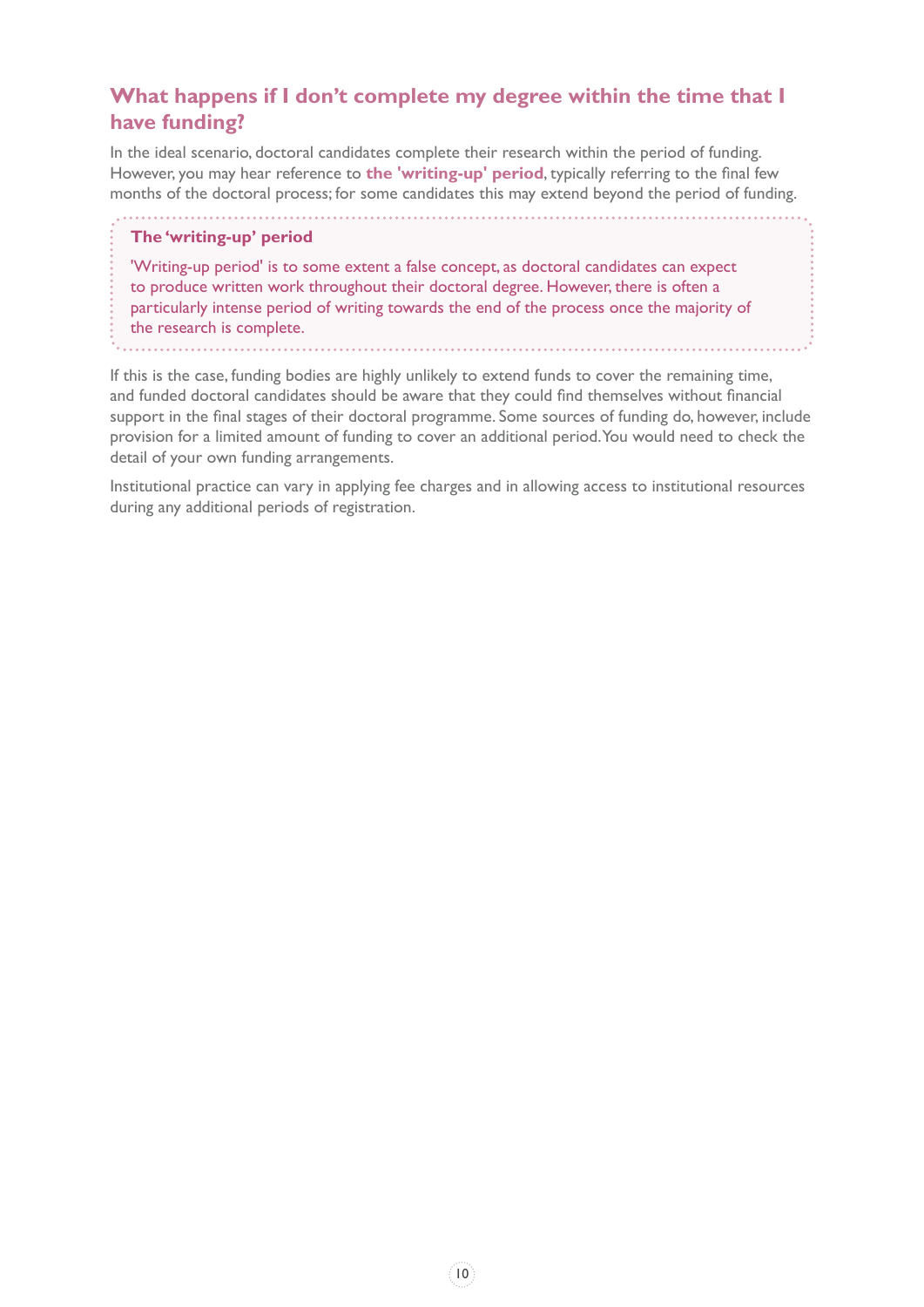# **The doctoral experience**

The questions below tackle commonalities in the elements of the doctoral experience, but this experience will be shaped by a doctoral candidate's own background, aspirations, subject and mode of study and in particular by individual institutional regulations. It is advisable that new doctoral candidates attend the institutional induction for their programme. Institutional handbooks, and/or individual institutions' research degree regulations will be useful to refer to throughout a programme.

### **What is the role of my supervisor(s)?**

As a doctoral candidate you have the primary responsibility for the direction and progress of your research. Your supervisors act as expert guides and professional mentors as you develop both your research project and yourself as a research practitioner. All institutions have regulations on the role and responsibilities of the supervisors; it would be sensible to familiarise yourself with these and discuss them with your supervisors to ensure a consensus of expectations.

The amount of contact you will have with your supervisors and the nature of that contact is determined in part by institutional regulation and the subject you are studying, but also by negotiation between supervisor and candidate. National consensus on good practice recommends that doctoral candidates have a minimum of one main supervisor but that supervisor will normally be part of a supervisory team. The style and approach of different supervisors will vary.

It is also useful for doctoral candidates to recognise the limitations in their supervisors' role and the value of the wider research community and systems for institutional support of researchers. Subject librarians, experts in information and communication technology, researcher developers, members of academic staff and professionals/practitioners in the field, and other doctoral candidates and early-career researchers are invaluable sources of information, advice and guidance as you progress through your doctoral programme.

Institutions also have formal systems for student support such as an international office, counselling service, provision for students with disabilities, welfare and academic advice service, students' union and finance office. The institutional induction process should make you aware of these and how to access them.

### **How do I learn how to do research?**

Doctoral candidates learn to research primarily through undertaking research under the expert guidance of supervisors, and are supported through training in research skills and methods, which is usually provided by the institution.

Doctoral candidates are expected to develop as professional researchers in the course of their doctoral programme, and institutional support is provided for the development of a wide range of professional transferable skills such as public engagement and communication of research, enterprise and entrepreneurship, teaching, project management, leadership and teamwork skills. How you engage most effectively with this provision will depend on your experience and aspirations, and through discussions with your supervisors around your specific learning and skills needs.

The researcher development organisation Vitae (www.vitae.ac.uk/researchers) has a wealth of resources about the process of doing a doctorate ([www.vitae.ac.uk/pgr](http://www.vitae.ac.uk/pgr) and [www.vitae.ac.uk/pgrtips](http://www.vitae.ac.uk/pgr)[\)](http://www.vitae.ac.uk/pgrtips), including relationships with supervisors, professional development of early career researchers and the publication series 'What do researchers do?' (www.vitae.ac.uk/wdrd) which provides information about the career destinations of doctoral graduates.

Vitae is also responsible for developing the Researcher Development Framework (www.vitae.ac.uk/rdf) which 'articulates the knowledge, behaviours and attributes' of successful researchers and encourages them to realise their potential.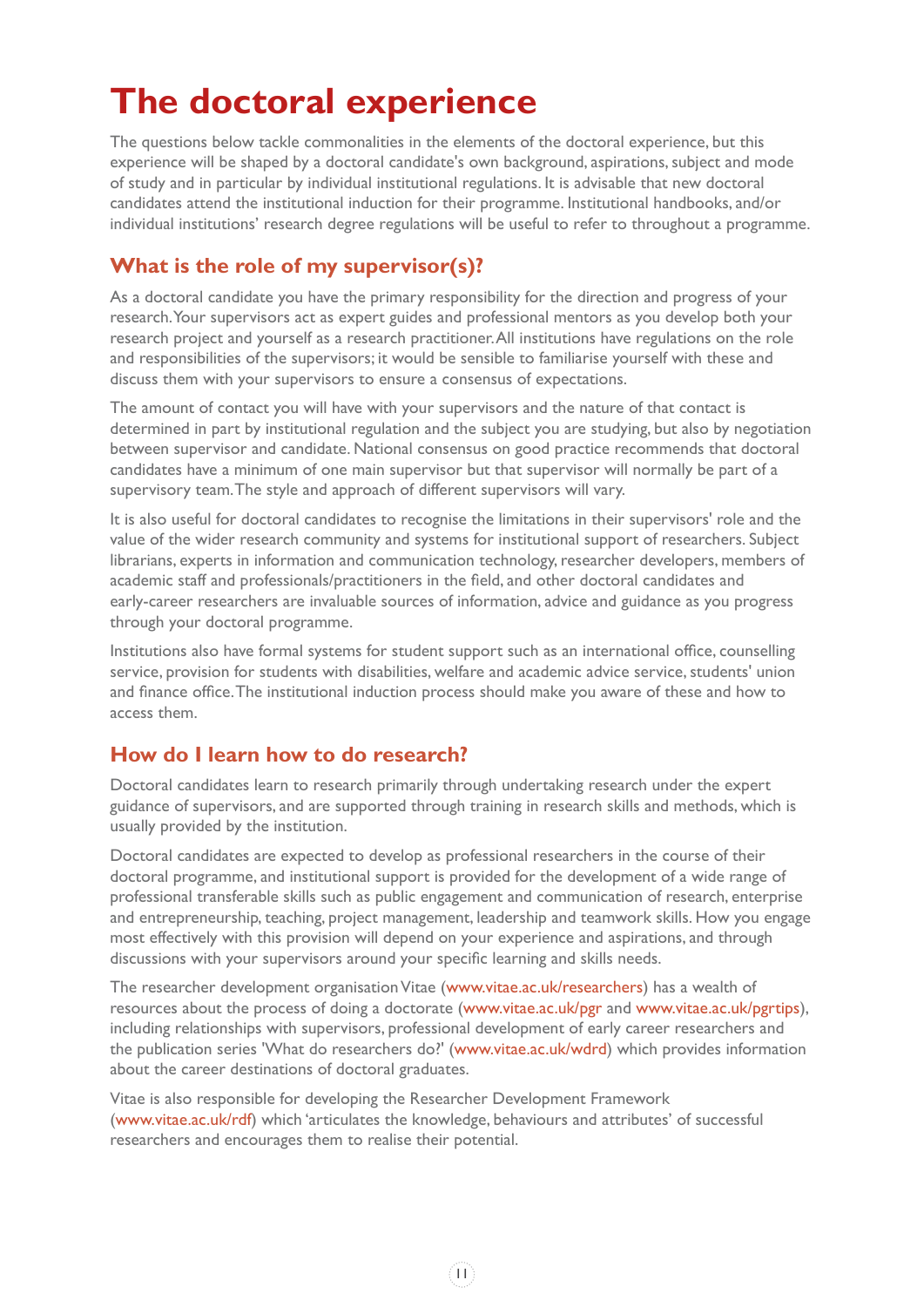#### **Is the doctorate just about doing research?**

Undertaking original research is the most important aspect of a doctoral degree. However, many doctoral candidates also engage in a range of other activities related to their subject disciplines or to the wider institutional or research environment. Such activities and experiences support the personal and professional development of researchers as well as being a formal means of developing as institutional researchers.

The way in which you engage with activities outside your research project will depend on the subject, the programme for which you are registered and personal aspirations.

Activities additional to research might include the following:

- **extension of subject or technical knowledge** through supplementary taught courses, training provision or studying another language
- **dissemination of research knowledge** through conference and seminar posters and presentations, publication of research in journals or elsewhere, public engagement or knowledge exchange/entrepreneurship activity
- **paid or unpaid employment** such as teaching or lecturing, professional work experience, internships, time spent in industry or similar
- **services to the academic or professional community** through acting as a student representative to a university committee, reviewing for a journal, organising seminars, conferences or other events or engaging in student or subject societies or with a professional body.

#### **How will my progress be monitored?**

A doctoral candidate's progress is reviewed both informally and formally on a regular basis. Institutional regulations and programme handbooks will give the detail of how this happens at individual institutions. Review and monitoring processes may involve the submission of written work, documentation of training received or a personal development review and/or a progress interview or oral examination. Usually it will be your supervisor who is responsible for monitoring your day-to-day progress but for formal annual 'upgrade' or review an independent assessor or committee may have oversight of the process.

In cases where doctoral candidates are registered initially on a probationary basis or for an MPhil, progress will be monitored through a formal upgrade or confirmation of doctoral status process.

Doctoral candidates may be required to leave the doctoral programme if they do not demonstrate evidence of satisfactory progress.

#### **How is the doctorate assessed?**

The monitoring and review processes as outlined above play a part in the assessment of a doctoral candidate. However it is the doctoral examination where all the candidate's achievements and relevant attributes are tested: they will all contribute to the candidate's success or otherwise.

Doctoral assessment includes a thorough review of the submitted written materials (and artefacts if appropriate), normally followed by a *viva voce*, or oral examination, which remains a significant feature and the form of summative assessment experienced by most doctoral candidates. The supervisor has no role in the examination of doctoral awards that he/she has supervised.

#### **Viva voce**

The viva voce ('viva') or oral examination provides doctoral examiners with the opportunity to probe the candidate on the research he/she has conducted, exploring how the research makes a contribution to knowledge, why specific methods were chosen to conduct the research, whether the data is robust and whether the conclusions derive from the data gathered. The viva process is governed by individual institutional regulations.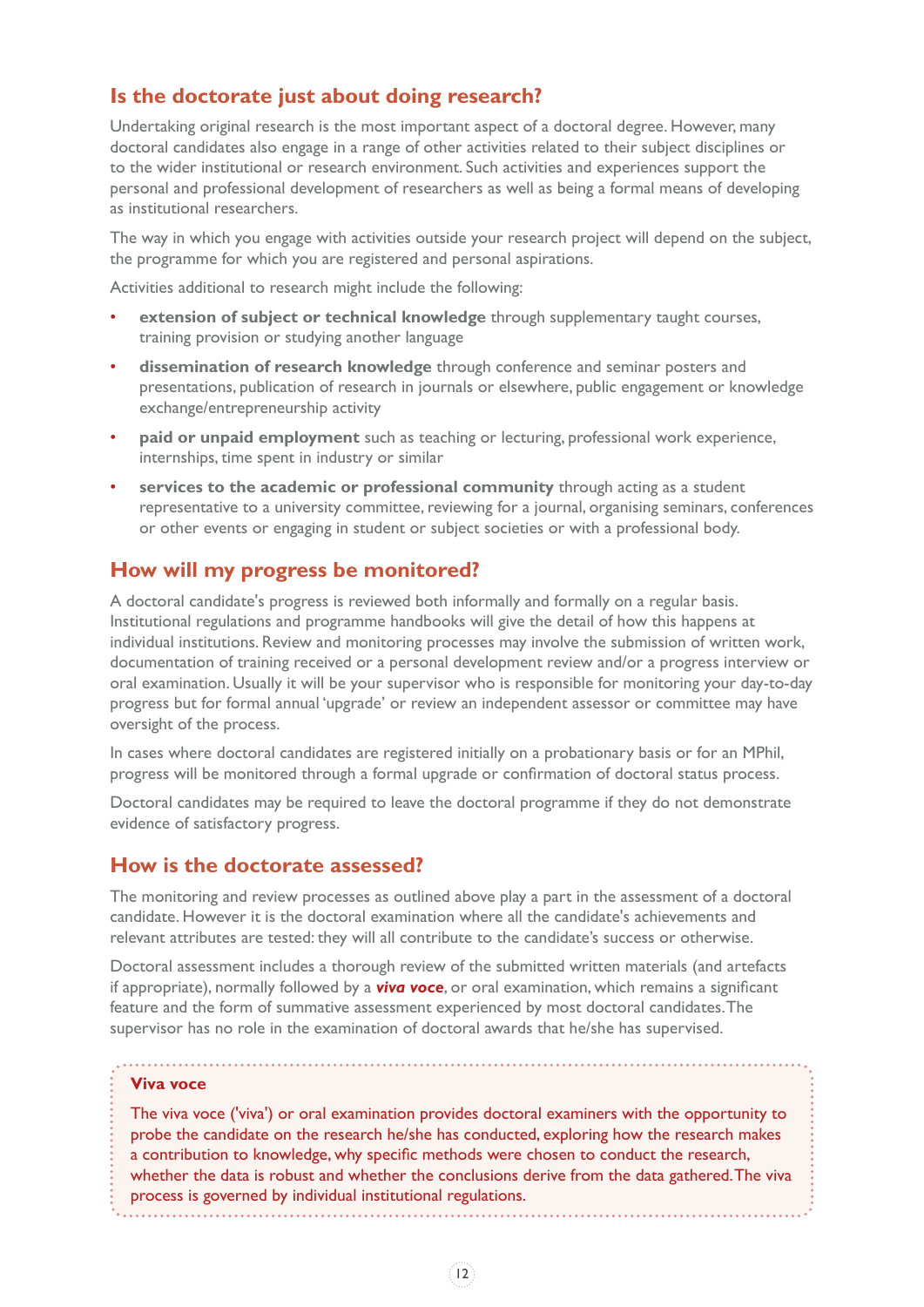The appointment of at least one **external examiner** is required for each oral doctoral examination. External examining is a key feature in UK quality assurance in helping to demonstrate the equivalence of academic standards. The external examiner(s) at a doctoral oral examination helps to provide the assurance that the process is appropriate and that the candidate has met the required standard for the award of the doctoral degree.

#### **External examiner**

An external examiner is an independent expert - usually an academic in the appropriate subject area from a different institution - who assesses the doctoral candidate alongside one or more internal assessors. Doctoral candidates can expect to have some input into the selection of their external examiner. For more information about external examining see:

www.qaa.ac.uk/Publications/InformationAndGuidance/Pages/Code-of-practice-Section-4.aspx.

All institutions have regulations and processes to ensure the doctoral assessment is fair and transparent. Institutions will provide candidates with information and opportunities to prepare for their doctoral examination. It is very important to be aware of your own institution's guidance.

Following the viva, the candidate may be awarded an outright pass, or asked to make minor revisions to their work. It is also possible to be asked to make major revisions before the submitted materials achieve the appropriate standard. It is possible to fail the doctoral degree, but institutional monitoring processes should in most cases guard against this outcome.

#### **How long is a doctoral thesis?**

A doctoral candidate will be examined on the basis of a 'traditional' thesis, a portfolio, artefact(s), clinical practice and/or other output. The body of work presented must demonstrate the research question and a critical evaluation of the extent to which it has been addressed. The amount of written material required will therefore vary. A doctoral thesis is usually between 50,000 and 100,000 words, with variations according to subject discipline, type of project and qualification. In particular for professional and practice-based doctorates, and for the doctorate by published work, the length and arrangement of the final assessment will vary from the more traditional thesis commonly submitted by a PhD candidate. It is important to check the assessment criteria and regulations at the institution at which you are registered.

At most institutions candidates will require special dispensation to submit a doctoral thesis that falls outside the parameters set by the institution for that subject or award.

#### **How am I represented at my institution?**

A system of representation for doctoral candidates can often be an indication that the institution is committed to providing the best possible environment in which to study for a research degree. A doctoral candidate should be aware of his/her responsibilities to participate in these processes.

Students engage in representation systems in order to:

- inform their institution of issues raised by the student body so that these can be resolved
- propose means or initiatives by which the student experience could be improved
- ensure that the student voice is heard in discussions of institutional policy and that students are able to influence the decisions of university managers and leaders.

Postgraduate or doctoral representation systems can take any or all of the following forms, as appropriate, and may integrate with social provision for postgraduate students:

- departmental representatives on staff-student liaison committees
- representation on departmental, graduate school or university committees that have oversight of research degrees
- postgraduate representatives on the students' union executive committee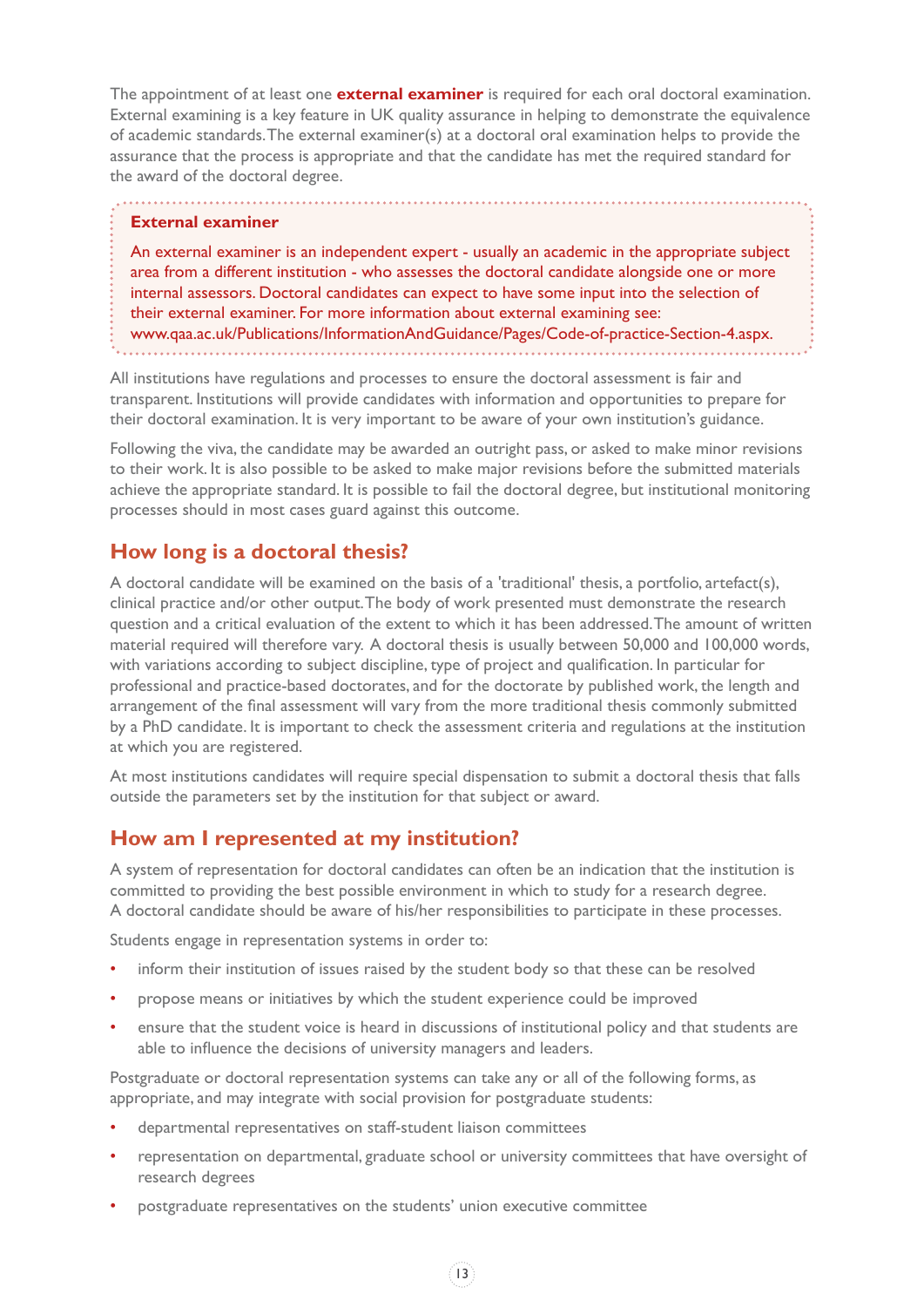- a postgraduate student society, association or committee
- postgraduate forums, events or online systems designed to solicit postgraduate feedback.

Doctoral candidates automatically become members of their institution's students' union, which in most cases will be affiliated to the National Union of Students (NUS; www.nus.org.uk). Students' unions facilitate the academic representation of students at their institution, as well as providing advice and advocacy on academic matters, and provision for co-curricular activities.

For information on how students' unions support the experience of postgraduate students, including doctoral candidates, see the NUS postgraduate campaign: www.nusconnect.org.uk/ campaigns/postgrad. NUS is an affiliate of the European Students' Union (www.esib.org) and of Eurodoc (www.eurodoc.net).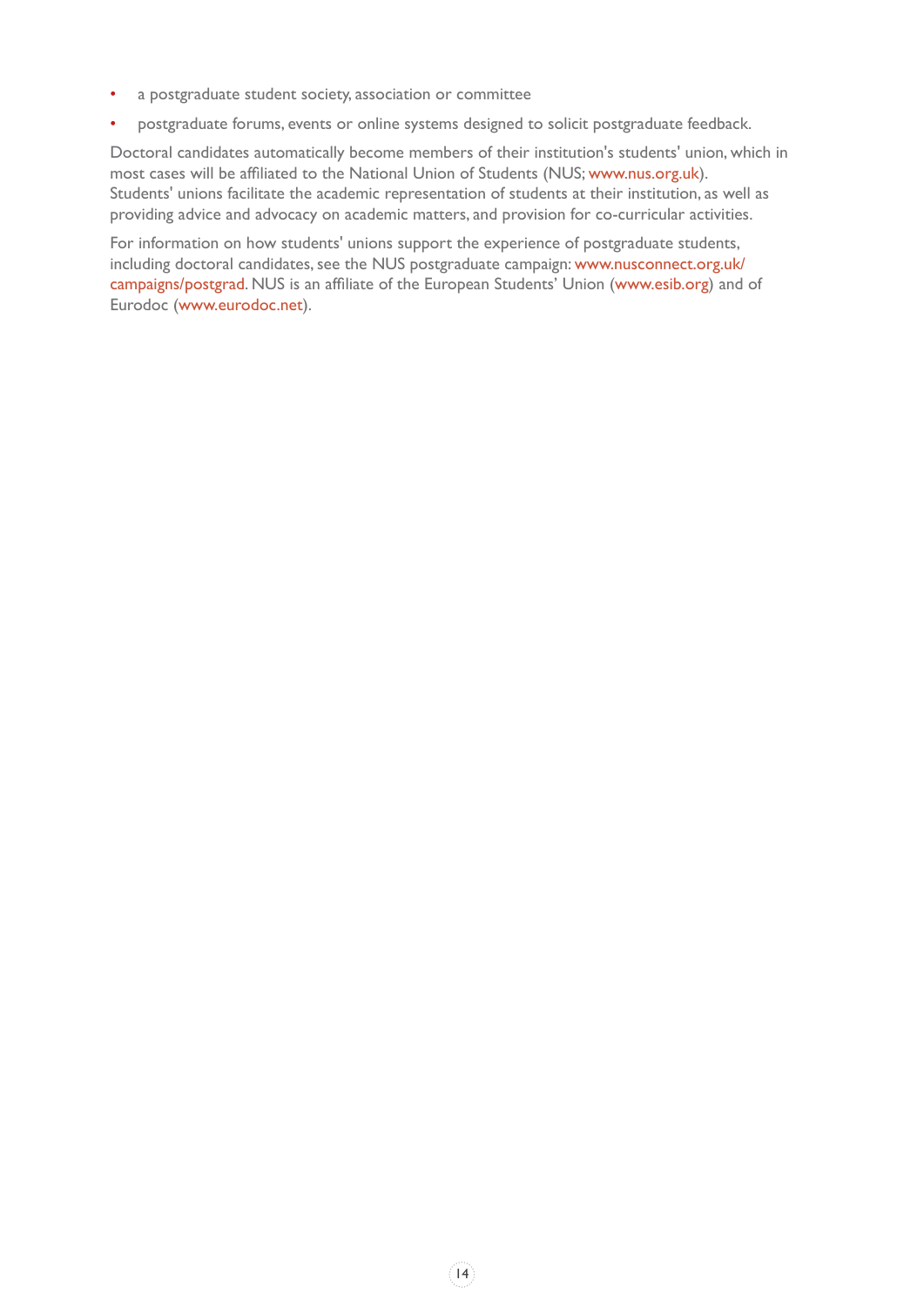# **Questions to consider**

Before taking up your place on a doctoral programme, and throughout the programme itself, you will inevitably have many questions about the experience and how you will navigate through the process. The questions below provide a general starting point; you will also have personal questions you might need to ask that relate to your chosen subject or topic for research, the specific doctoral qualification and your chosen institution.

Before starting, and at points throughout the doctoral process, you will want to think about your own motivation for doctoral study, your progress and your long-term aspirations, and consider how you can shape and direct your experience so that you can achieve your goals.

- 1. What does the institution expect of its research students in terms of time spent researching, undertaking training or attending 'taught' elements, and other responsibilities?
- 2. What are the roles and responsibilities of doctoral supervision at the institution, and what provision is there for change of supervisor if my supervisor leaves or takes a sabbatical?
- 3. What facilities and resources am I likely to need for my project and will I be able to access them?
- 4. What costs am I likely to incur that are not included in the annual tuition fee, such as travel for research purposes, conference attendance, bench fees or specialist equipment?
- 5. How will I be supported in finding opportunities to attend conferences, give presentations and publish?
- 6. Will I be given opportunities to teach, and if so, how much teaching is available/expected, and what support will be available to me as a novice teacher?
- 7. What support is available (in my subject) for research and professional transferable skills development?
- 8. How does the institution promote an engaging and interdisciplinary postgraduate research environment?
- 9. How are the concerns of doctoral students represented at the institution?
- 10. What provision is there for arranged suspension of study (for example, for parental leave) and will I be able to return to my research if I suspend my study for some reason?
- 11. What happens if I don't complete my research?
- 12. What employment opportunities are available for someone researching in my field and how will this doctoral qualification enhance my career prospects?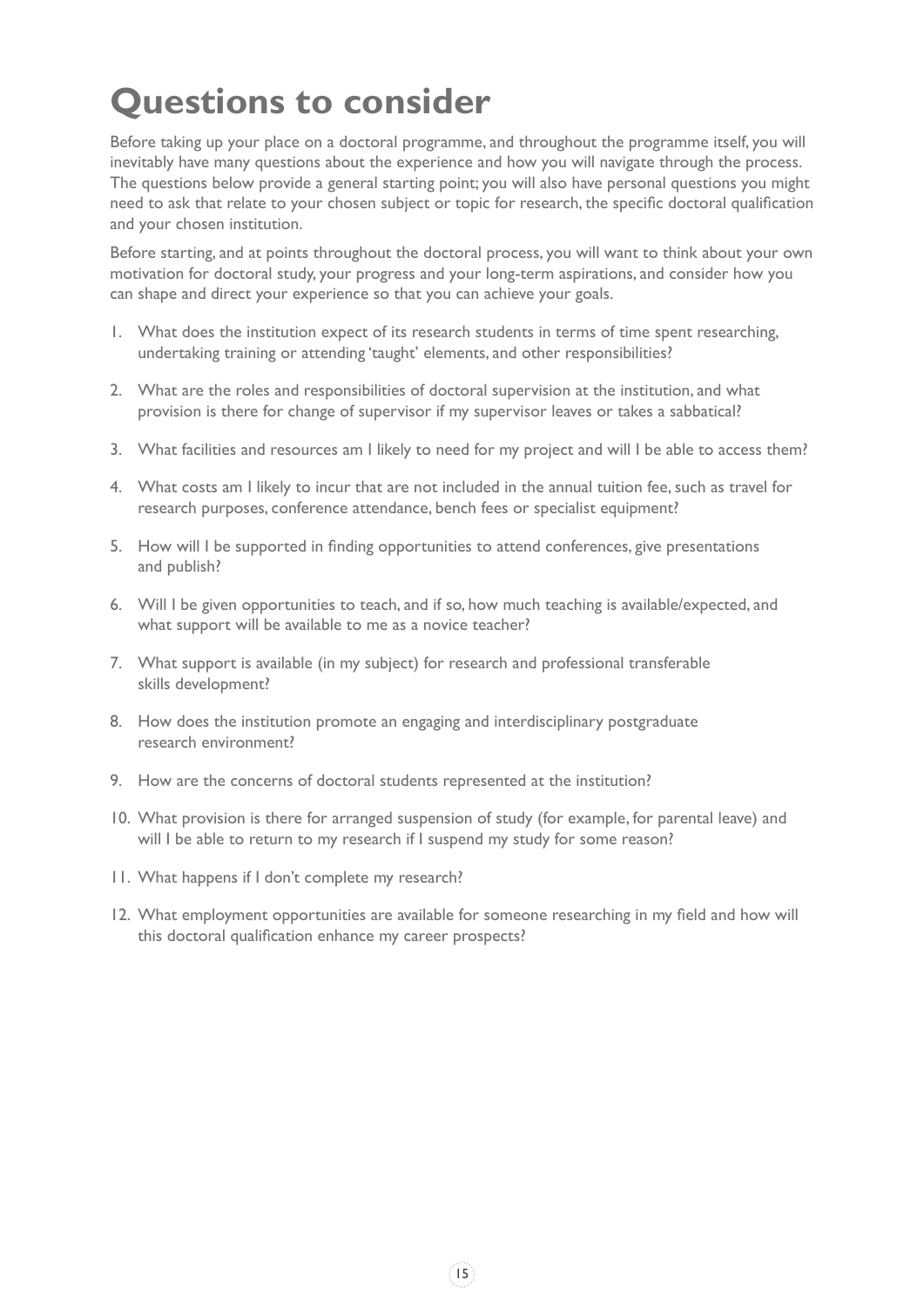# **Sources of help and information**

To help you with finding more information we have asked experienced supervisors and other advisers (through the UK Council for Graduate Education) to recommend sources of help and information. This is not a definitive list. If you have found something to be particularly helpful that is not mentioned here please do tell us about it.

### **Books**

Becker, H (1986) *Writing for social scientists*; second edition. Chicago: University of Chicago Press

Bentley, P (2006) *The PhD Application Handbook*. Maidenhead: Open University Press

Blaxhill, L *The Alternative Guide to Postgraduate Funding*

Blaxter, L, Hughes, C and Tight, M (2007) *How to Research*; third edition. Buckingham: Open University Press

Brown, S, McDowell, L and Race, P (1995) *500 Tips for Research Students*, London and Philadelphia: Kogan Page

Cryer, P (2006) *The Research Student's Guide to Success*; third edition. Maidenhead: Open University Press

Delamont, S and Atkinson P (2004) *Successful Research Careers: A Practical Guide*. Maidenhead: Open University Press

Dunleavy, P (2003) *Authoring a PhD: How to plan, draft, write and finish and doctoral thesis or dissertation*. Basingstoke: Palgrave Macmillan

Foskett, N and Foskett, R (2006) *Postgraduate Study in the UK: The International Student's Guide*. London, Thousand Oaks and New Delhi: Sage Publications

Gilbert, N (ed.) (2006) *From Postgraduate to Social Scientist*. London: Sage

Hall, G and Longman, J (eds) (2008) *The Postgraduate's Companion.* London: Sage Publications

Lee, N-J (2009) *Achieving your professional doctorate: A handbook*. Maidenhead: Open University Press

Leonard, D (2001) *A Women's Guide to Doctoral Studies*. Maidenhead: Open University Press

Marshall, S and Green, N (2004) *Your PhD companion.* Oxford: How To Books

Matthiesen, J and Binder, M (2009) How to Survive Your Doctorate. What Others Don't Tell You. Maidenhead: McGraw-Hill

Mitchell, S and Riddle, M (2000) *Improving the Quality of Argument in Higher Education.* London: Middlesex University

Murray, R (2002) *How To Write A Thesis.* Maidenhead: Open University Press

Murray, R (2009) *How to Survive Your Viva*. Maidenhead: Open University Press

Phillips, E M and Pugh, D S (2010) *How to get a PhD;* fifth edition. Maidenhead: Open University Press

Potter, S (ed) (2006) *Doing Postgraduate research*. London: Sage Publications

Rugg, G and Petre, M (2004) *The Unwritten Rules of PhD* Research. Maidenhead: Open University Press

Thomson, P and Walker, M (2010) *The Routledge Doctoral Student's Companion: Getting to Grips with Research in Education and the Social Sciences.* Abingdon: Routledge

Trafford, V and Leshem, S (2008) *Stepping Stones to Achieving your Doctorate by Focusing on your Viva from the Start*. Maidenhead: Open University Press

Williams, K, Bethell, E, Lawton, J, Parfitt, C, Richardson, M, Rowe, V (2010) *Planning your PhD*. Basingstoke: Palgrave Macmillan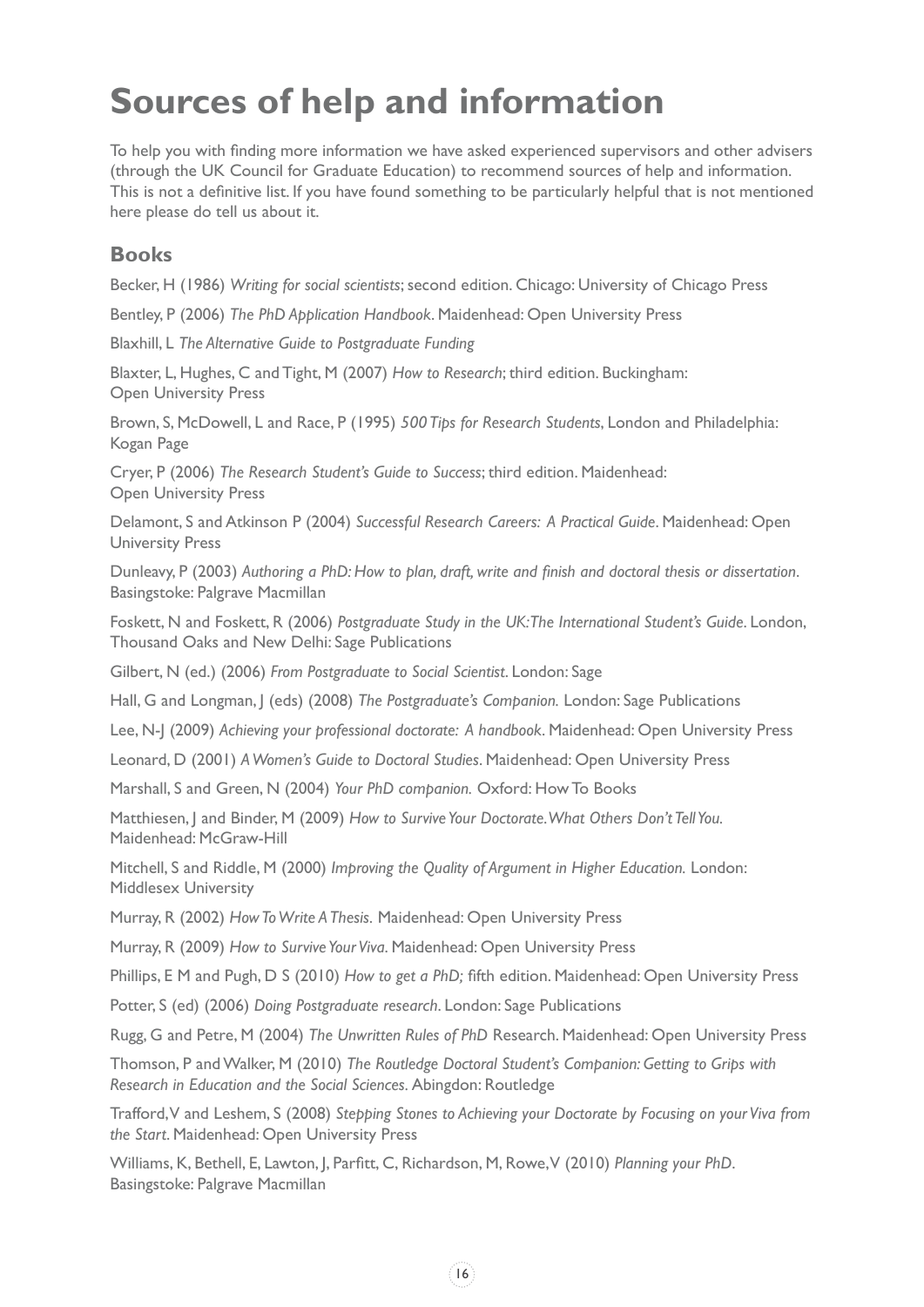#### **Online resources**

The University of Oxford's centre for excellence in preparing for academic practice: www.apprise.ox.ac.uk

The Vitae programme postgraduate researchers' website: www.vitae.ac.uk/1218/Postgraduate-researchers.html

http://vitae.ac.uk/researchers/3909/GRADBritain-online-magazine.html

Electronic Theses Online Service (Ethos): http://ethos.bl.uk/Home.do;jsessionid=DFAC76B40534CF8E62662E0F67196125

A career resource for arts and humanities PhD researchers: www.beyondthephd.co.uk

A postgraduate community where you can find and connect with others within your field: www.graduatejunction.net

Comic strips and humour to lighten load of doing a doctorate: www.phdcomics.com/comics.php

Matt Might's 'illustrated guide to a PhD': http://matt.might.net/articles/phd-school-in-pictures

The 'Researcher's Bible': http://homepages.inf.ed.ac.uk/bundy/how-tos/resbible.html

'How To Write A Dissertation, or Bedtime Reading For People Who Do Not Have Time To Sleep': www.cs.purdue.edu/homes/dec/essay.dissertation.html

'The Thesis Whisperer', blog by Inger Mewburn: http://thethesiswhisperer.wordpress.com

#### **Other resources**

Moore, P 'Quality Papers' workbook and 'Conference Posters' workbooks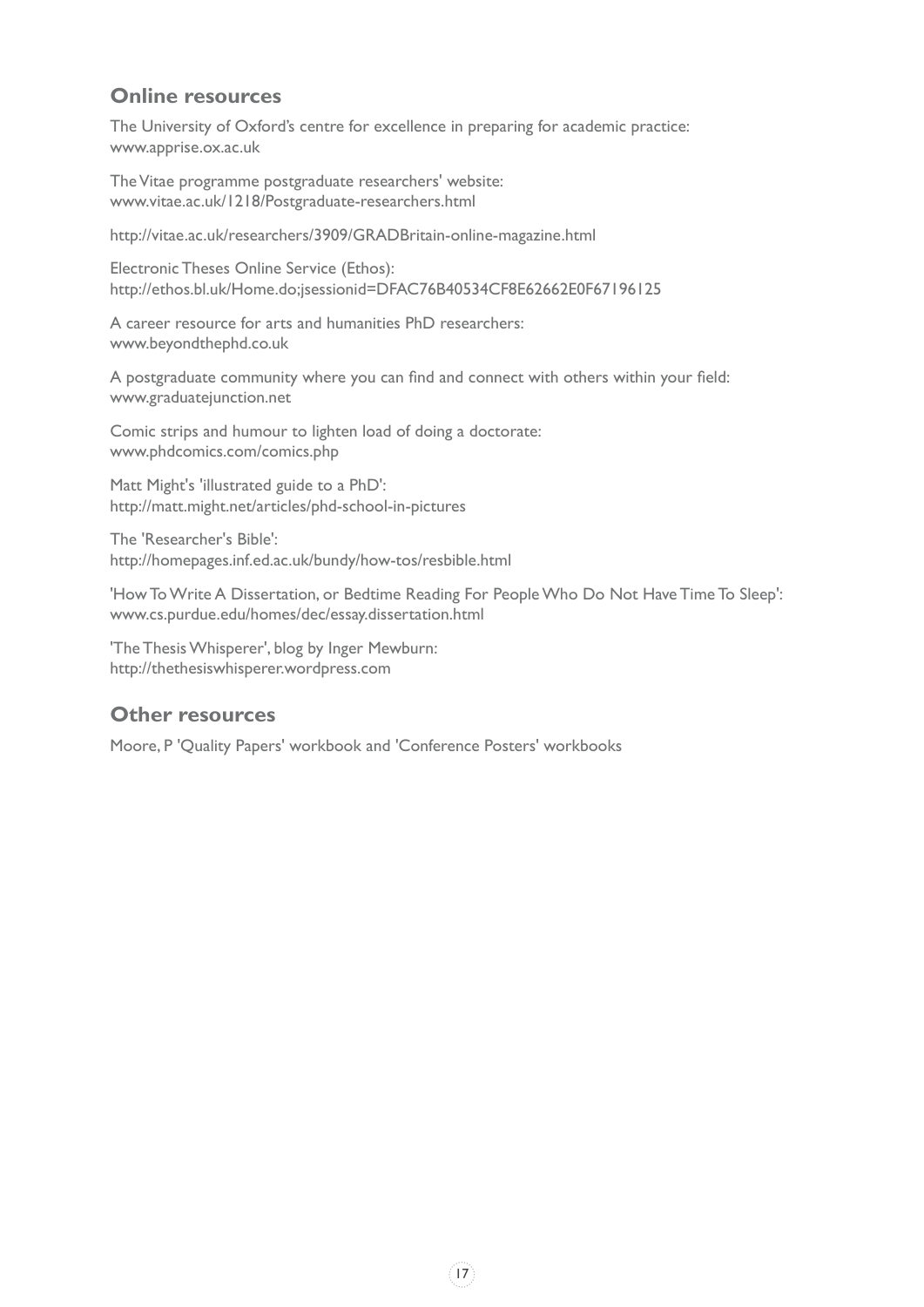# **Acknowledgements**

QAA would like to thank all those who provided comments and other assistance in the preparation of *The UK Doctorate: A guide for current and prospective doctoral candidates*. Particular thanks go to:

| Dr Debbie McVitty                                                 | Research and Policy Officer (Higher Education),<br>National Union of Students                                                                                                                                                    |
|-------------------------------------------------------------------|----------------------------------------------------------------------------------------------------------------------------------------------------------------------------------------------------------------------------------|
| Thanks are also due to the members of an external advisory group: |                                                                                                                                                                                                                                  |
| Dr Iain Cameron                                                   | Head, Research Careers and Diversity Research<br><b>Councils UK Strategy Unit</b>                                                                                                                                                |
| Ms Gill Clarke                                                    | Higher education consultant; visiting fellow at the<br>Graduate School of Education, University of Bristol;<br>and DPhil candidate, University of Oxford                                                                         |
| Professor Pam Denicolo                                            | Director of the Graduate School for the Social<br>Sciences and Director of the Pharmacy Centre for<br>Inter-Professional Postgraduate Education and<br>Training, University of Reading                                           |
| Professor Chris Park                                              | Higher education consultant; formerly of the<br>University of Lancaster; and special advisor to the<br><b>Higher Education Academy</b>                                                                                           |
| Professor Ingrid Lunt                                             | Department of Education, University of Oxford                                                                                                                                                                                    |
| Dr Janet Metcalfe                                                 | Chair and Head, Vitae                                                                                                                                                                                                            |
| <b>Professor Clive Neal-Sturgess</b>                              | Emeritus Professor of Mechanical Engineering,<br>University of Birmingham; Visiting Professor of<br>Automotive Safety, Coventry University; Visiting<br>Professor of Clinical Biomechanics, Birmingham<br><b>City University</b> |
| Professor Vernon Trafford                                         | Professor Emeritus Anglia Ruskin University                                                                                                                                                                                      |
| Dr Christian Yeomans                                              | Policy Officer UK Higher Education International<br>and Europe Unit                                                                                                                                                              |
| Ms Janet Bohrer                                                   | Assistant Director Research, Research,<br>Development and Partnerships, QAA                                                                                                                                                      |

Finally special thanks goes to all those individuals who responded to the consultation, contributed to workshop discussions and gave advice, including Mrs Carolyn Campbell (Head of Networks and Partnerships, QAA), Mr Derfel Owen (Multimedia and Student Engagement Manager, QAA) and Mrs Rachel Beckett (Multimedia Editor, QAA).